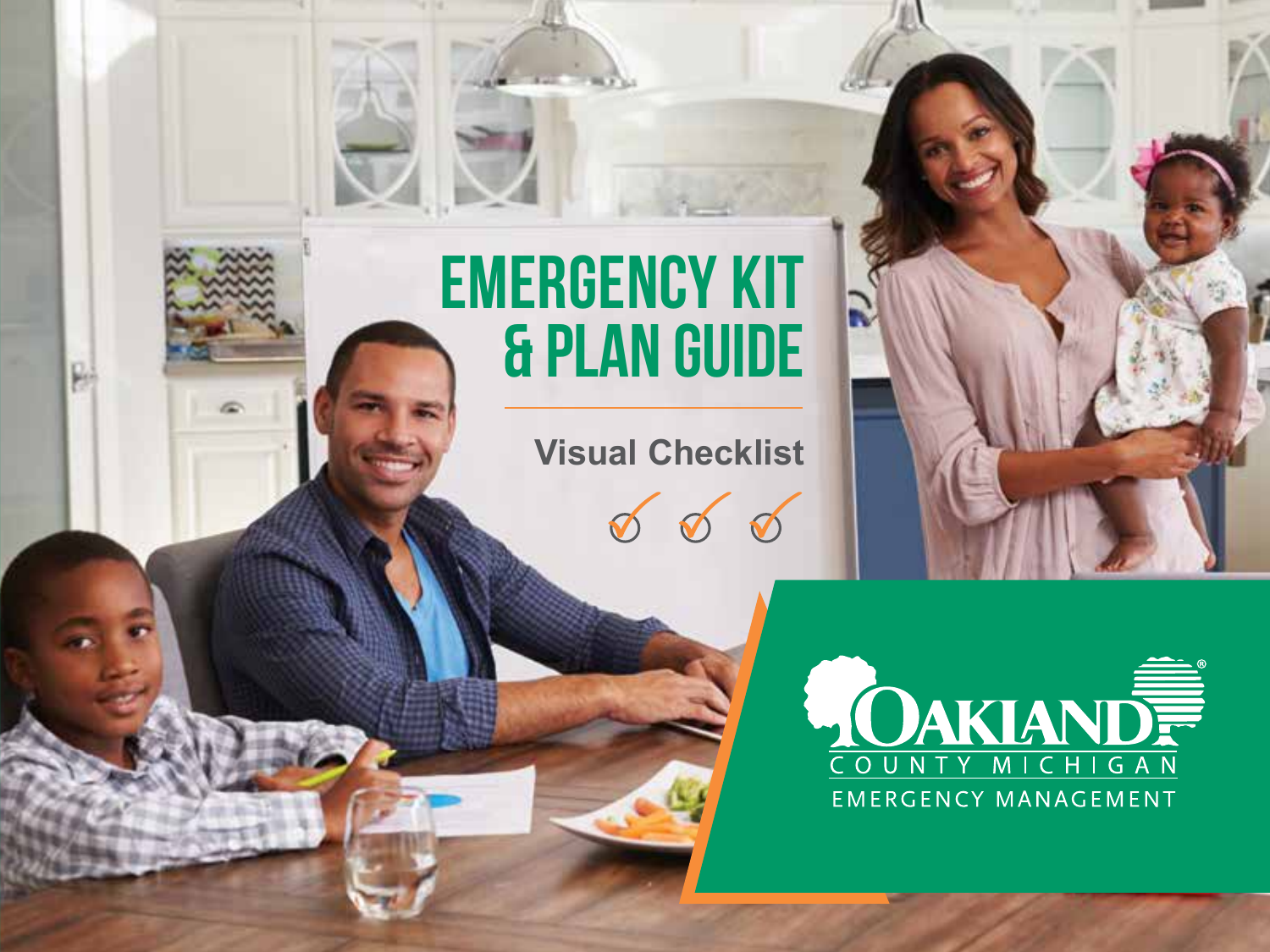# Emergency Preparedness Starts with You

**All citizens should have some basic supplies on hand in order to survive for at least 72 hours if a disaster occurs. Emergency preparedness can save lives and we encourage everyone to take as many of the steps in this brochure as possible to help ensure their own safety.**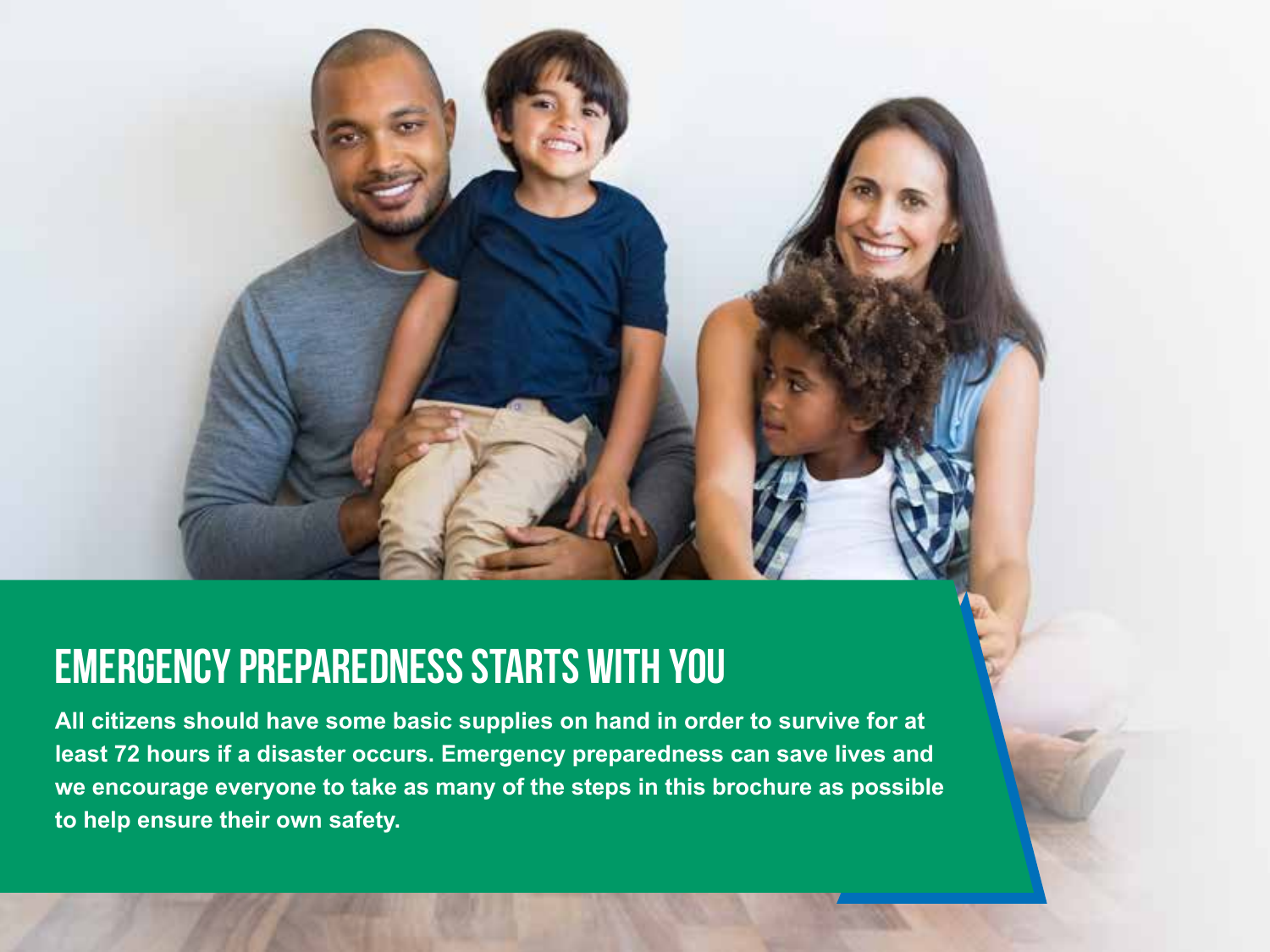# Be Prepared, not scared

When a disaster strikes, it's too late to begin planning how you and your family will survive. One of the most important things an individual can do is assemble an emergency kit for your home, car, and workplace. Remember to include items for those with special needs, along with supplies for your pet(s) and a first aid kit.

Depending on the number of people you need to accommodate, determine what type of container you will use to store your supplies. The container should be something that can be carried or wheeled away in case of evacuation. Some examples include: a large covered trash container, plastic storage container, or backpack.

Use this brochure as a guide to create your own personalized emergency kit. Add products you already own and purchase missing items as soon as you can.

Decide where you will store your kit and make sure everyone in the household knows where it is located.

Check supplies in your kit every 6 months to ensure food and medications are not spoiled or expired. Restock with weather appropriate clothing, fresh batteries, food, and water as needed.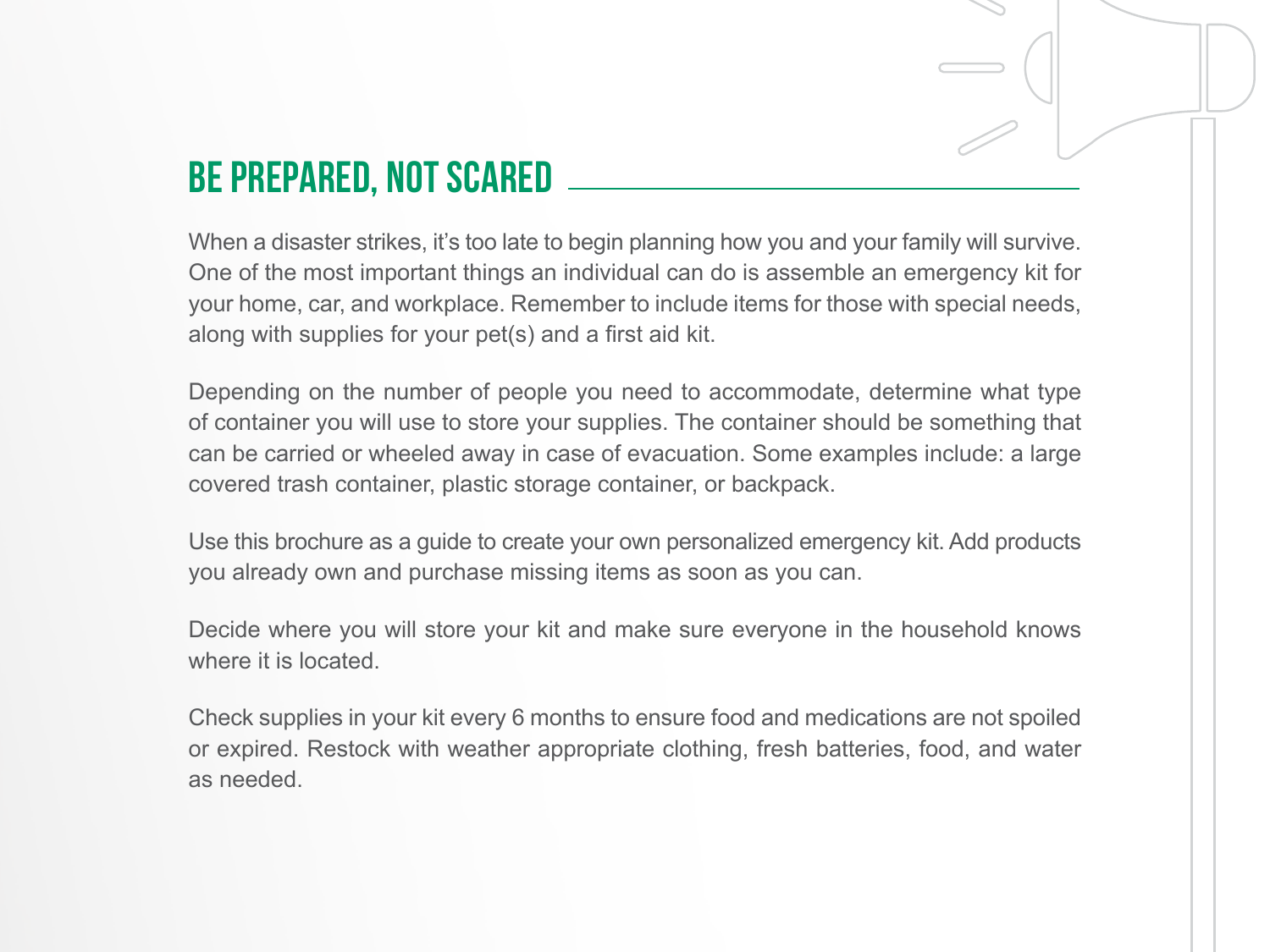# Emergency kit visual checklist

**In the event of a disaster, local officials and relief workers will be on the scene but cannot reach everyone immediately. Having an emergency kit of basic items prepared in advance will aid in your survival. You may have to evacuate at a moments notice and will not have time to gather essential items during an actual emergency disaster event.**

## Don't delay. create your emergency supplies kit today.

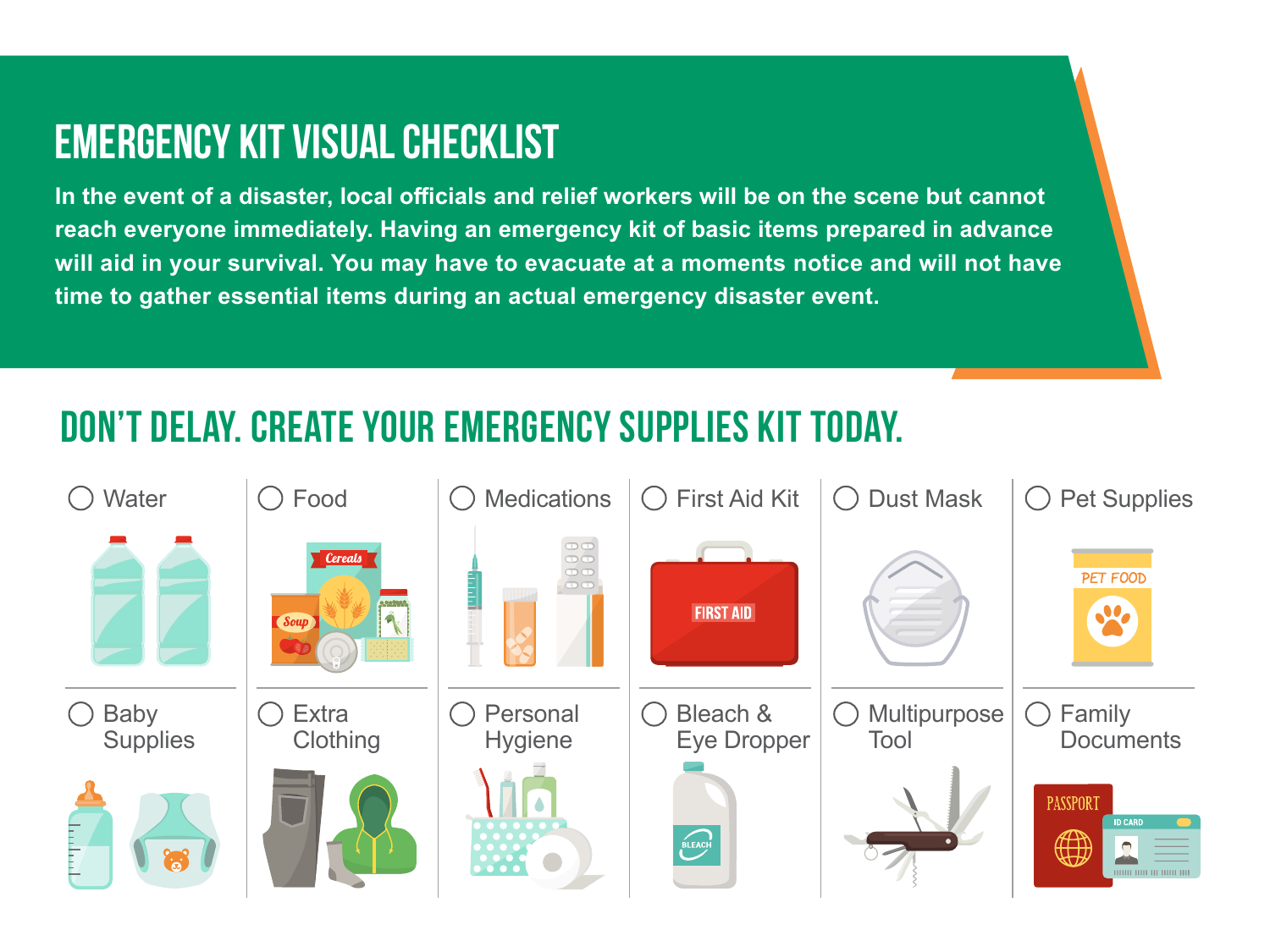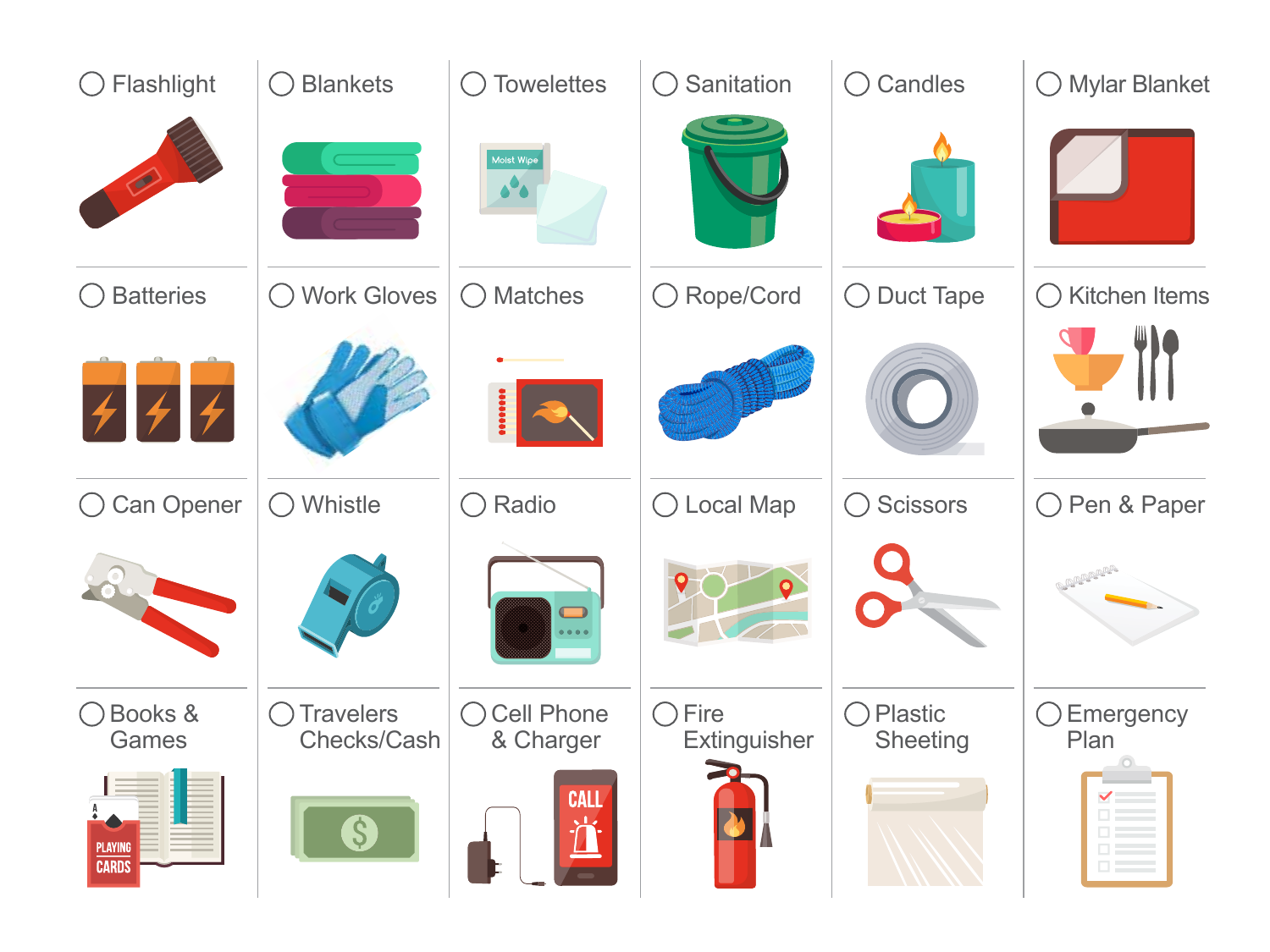# Our Emergency Plan

### Identify escape routes

- $\circ$  Plan emergency exits from each room of your home. Think of two possibilities for escape. If you live in an upper floor apartment, do not use the elevators.
- $\circ$  Identify an escape route from your neighborhood in case you have to evacuate.

#### Establish Meeting Places **2**

If you have to quickly leave your home during an emergency, meet up with your family at a designated safe place.

Meeting place near your home:

Meeting place outside your neighborhood:



**1**

Plan for children **(Skip if not applicable)**

Be familiar with school emergency plans for lockdown, releasing, and reunification if they evacuate the school. In case an emergency occurs during school hours, designate persons to pick up your children from daycare or school. Make sure the school/daycare has updated contact information for parents and caregivers. If needed, have extra diapers, baby formula, or supplies ready to go.

| Designated person 1: _____ | Phone: |
|----------------------------|--------|
| Designated person 2: ____  | Phone: |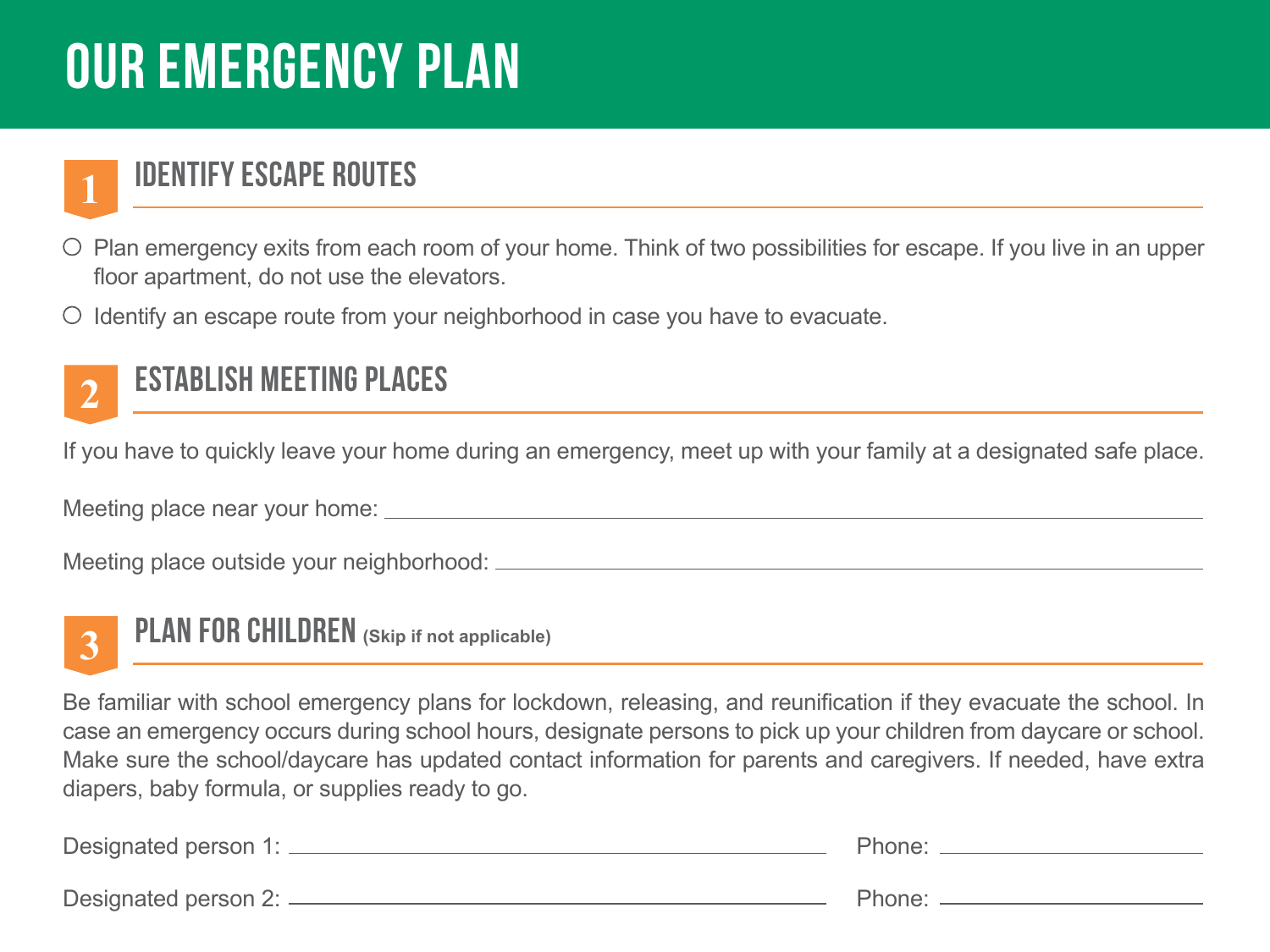

#### Special Health needs **(Skip if not applicable)**

Note specific medical conditions, allergies, surgeries, family medical history, medication health screenings, recent vaccinations, emergency contacts and insurance information for yourself and/or members of the household.

Health information:

Medications: <u>experience</u> and the contract of the contract of the contract of the contract of the contract of the contract of the contract of the contract of the contract of the contract of the contract of the contract of

Medical equipment:

Extras: Charge wheelchairs or check that they can be operated without power. Fill oxygen takes. Bring Epi-Pen and portable communication devices. Pharmacies may be closed for some time, even after an emergency is over. Consider having an extra two-week supply of prescription medication and consumable medical supplies on hand.



Now that you have been making plans for your family, don't forget your pets.

| $\bigcirc$ Pet food and water       | $\circ$ Collar with ID tag    |
|-------------------------------------|-------------------------------|
| $\bigcirc$ Pet medications          | ◯ Harness or leash            |
| $\circ$ Crate or pet carrier        | $\circ$ Sanitation items      |
| $\circ$ Copy of microchip ID number | $\circ$ Proof of vaccinations |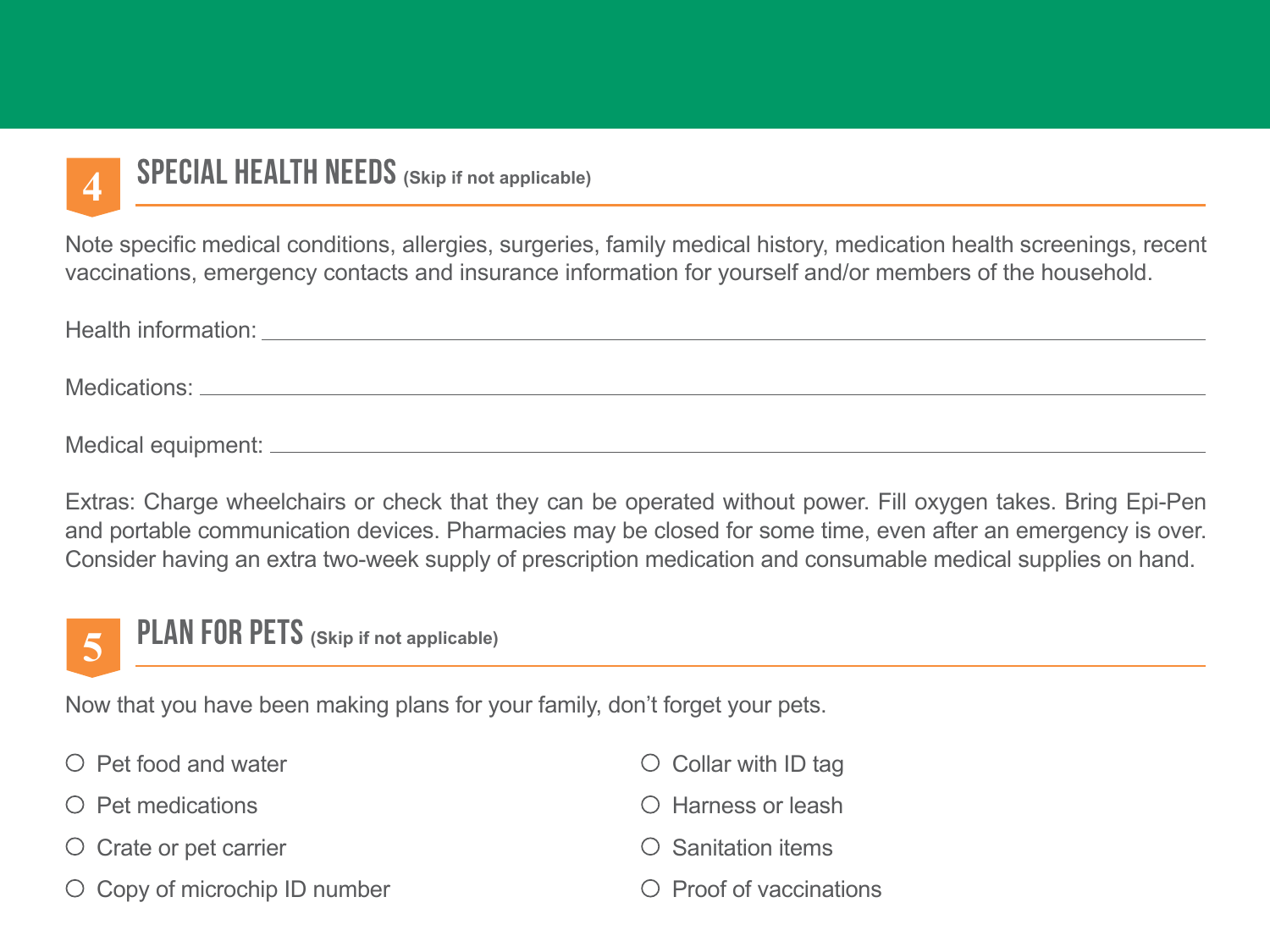

### Plan for specific risks and hazards

Designate in-home areas to seek safety (basement/interior room away from windows, with access to a flashlight, emergency supplies, and battery or crank powered radio). If advised to shelter-in-place due to a hazardous materials incident, close all windows and doors, use towels or tape to seal openings, and turn off HVAC outside air intake systems. Evacuate immediately if you smell gas. Do not touch or go near downed power lines.

Identify what specific hazards (flooding, tornadoes, winter storms, gas leaks, and power failures) are most likely to occur in your area and what specific actions you and your family should take:

#### Record emergency contact information **7**

Remember your family may not be together when a disaster occurs. Plan how to meet or contact one another. Discuss what you do in different situations.

Local Emergency Number: Gas Company Emergency Number: Local Emergency Number: 9-1-1

Electrical Power Company Emergency Number:

#### **NON-EMERGENCY NUMBERS**

Fire: Police: Health Clinic: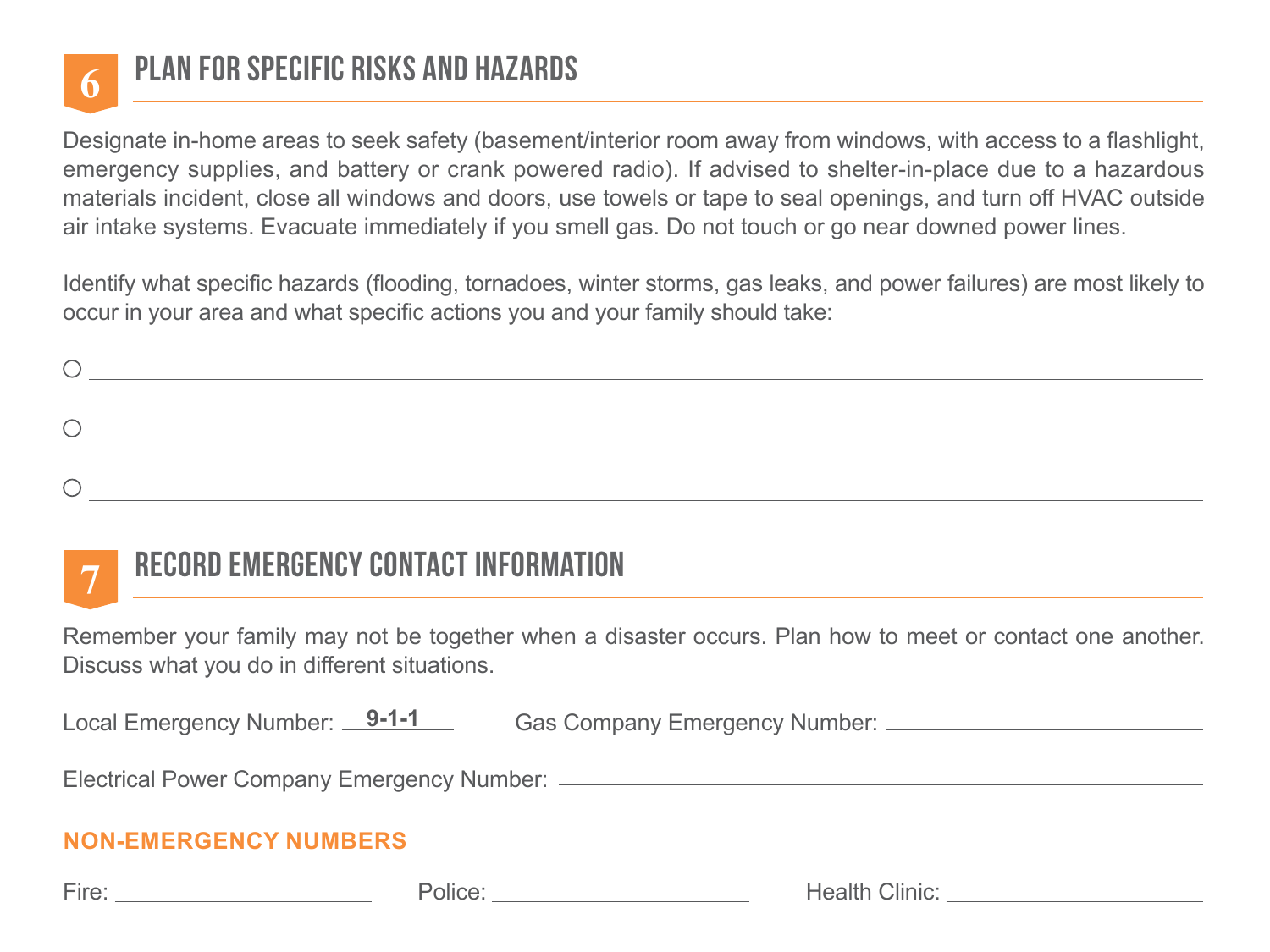#### **OUT OF TOWN CONTACTS**

In the event of an emergency, each family member should call, text, or email the same out-of-town contact person. Designate a contact person who lives far enough out-of-town that he or she will likely not be affected by the same event. If you do not have an out-of-town contact, consider making arrangements through friends.

| <b>FRIEND/NEIGHBOR/CAREGIVER CONTACT</b>                                                                 |  |  |  |  |  |
|----------------------------------------------------------------------------------------------------------|--|--|--|--|--|
|                                                                                                          |  |  |  |  |  |
|                                                                                                          |  |  |  |  |  |
|                                                                                                          |  |  |  |  |  |
| <b>FAMILY DOCTORS &amp; PHARMACY</b>                                                                     |  |  |  |  |  |
|                                                                                                          |  |  |  |  |  |
|                                                                                                          |  |  |  |  |  |
|                                                                                                          |  |  |  |  |  |
|                                                                                                          |  |  |  |  |  |
| <b>INSURANCE INFORMATION (Have a copy of insurance cards and driver's license in your emergency kit)</b> |  |  |  |  |  |
|                                                                                                          |  |  |  |  |  |

Company/Agent Name (Auto): Phone: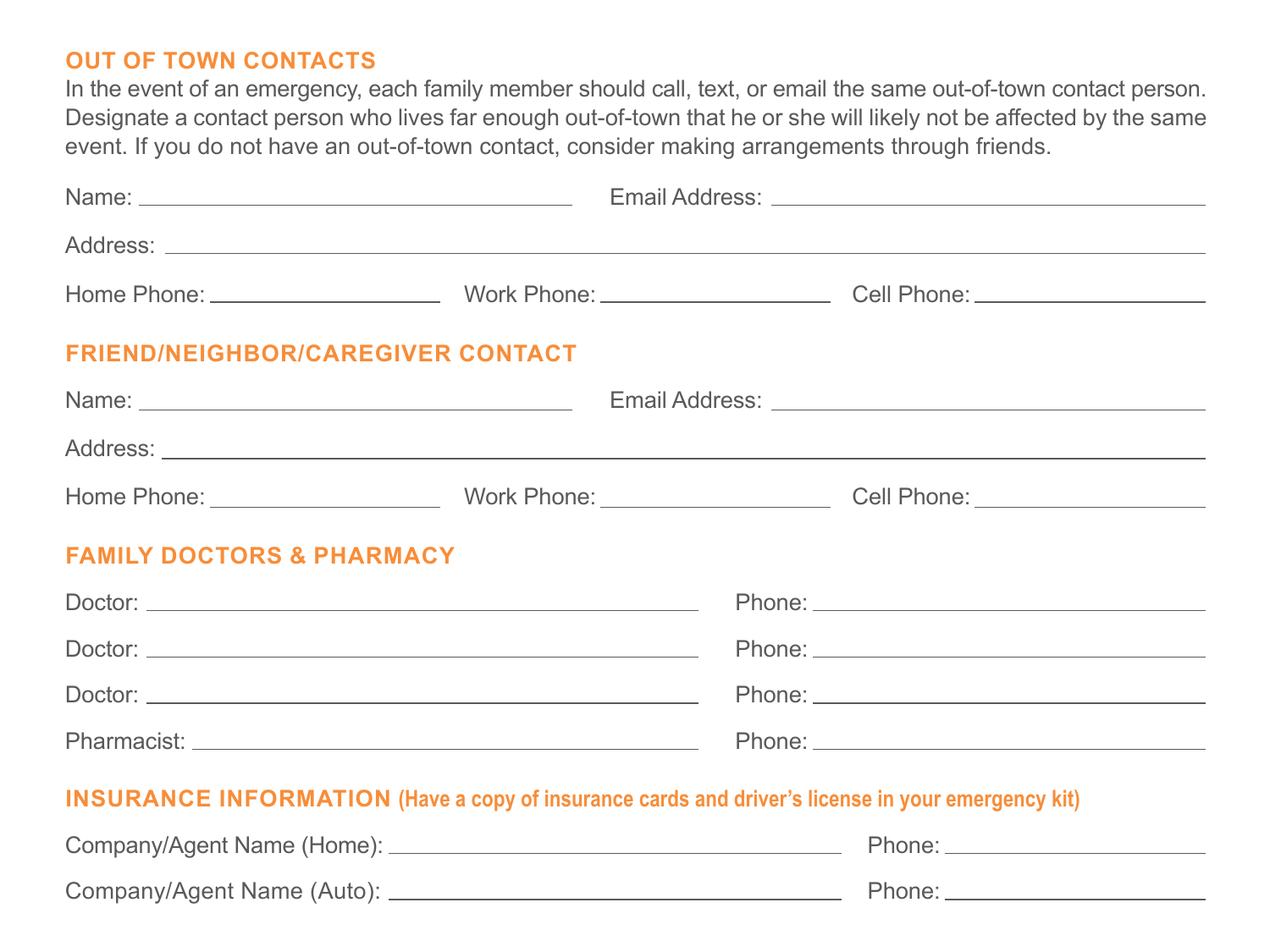

# Complete safe home instructions **8**

Make sure you have a working smoke detector and fire extinguisher. If you live in an apartment or are staying in a hotel, know where the fire alarms are located. Complete the following:

| (Only shut off gas when authorities tell you to do so; contact the gas company to restore.)                                                 |
|---------------------------------------------------------------------------------------------------------------------------------------------|
| (Make sure drain is clear of clothes or furniture; do not store boxes containing photographs and other valuables on<br>the basement floor.) |

Now that you have a plan, make sure everyone in your home has read it. Review it and conduct practice drills. Keep a copy of this plan in an easy-to-find place (e.g. with your emergency kit). You may want to keep copies in your car and at work. Update the plan every year.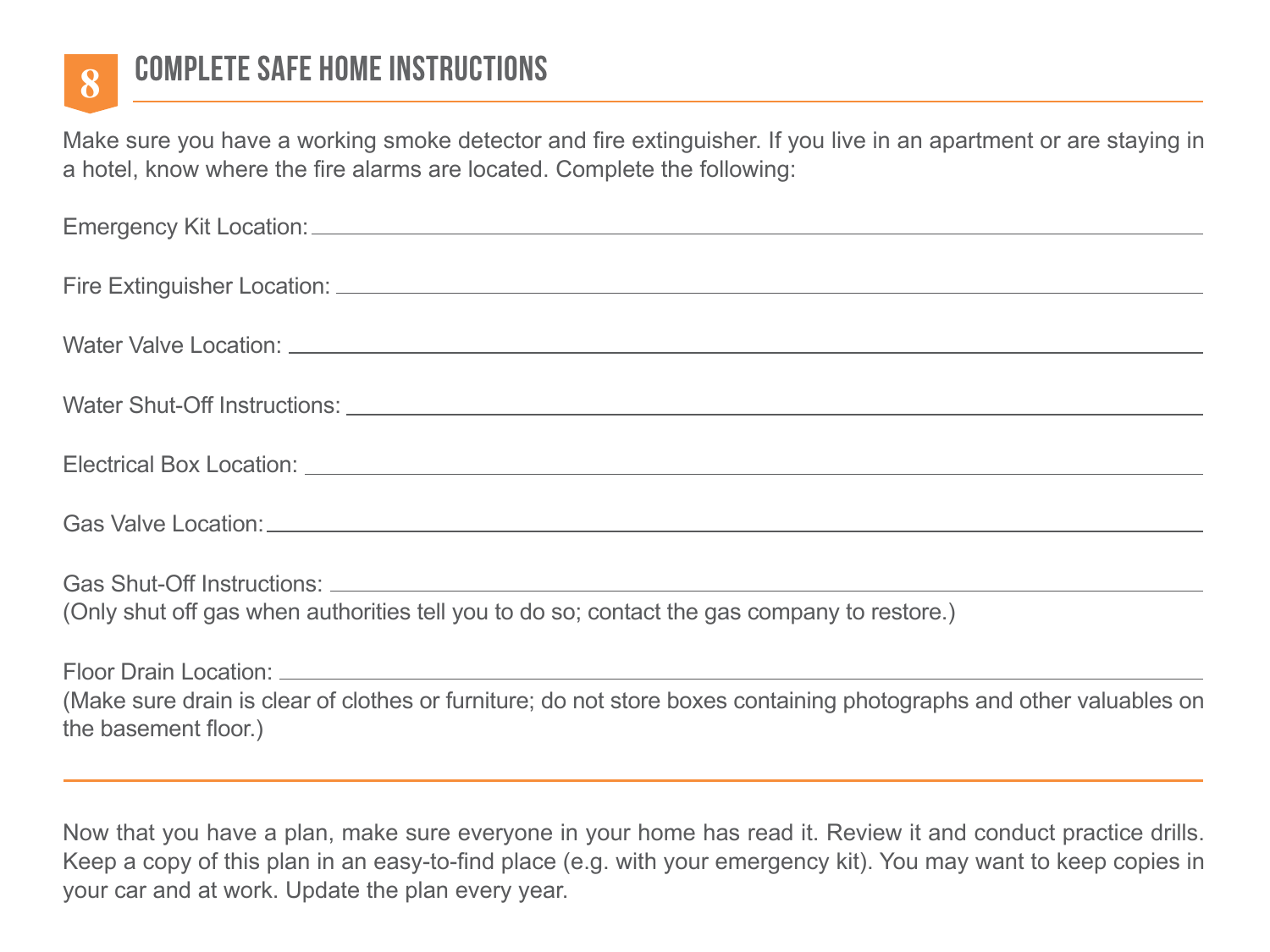**S GET A KIT S** MAKE A PLAN **be informed**  $\bigcirc$  get involved

**A printable Family Emergency Plan is available at: oakgov.com/emergency-management**